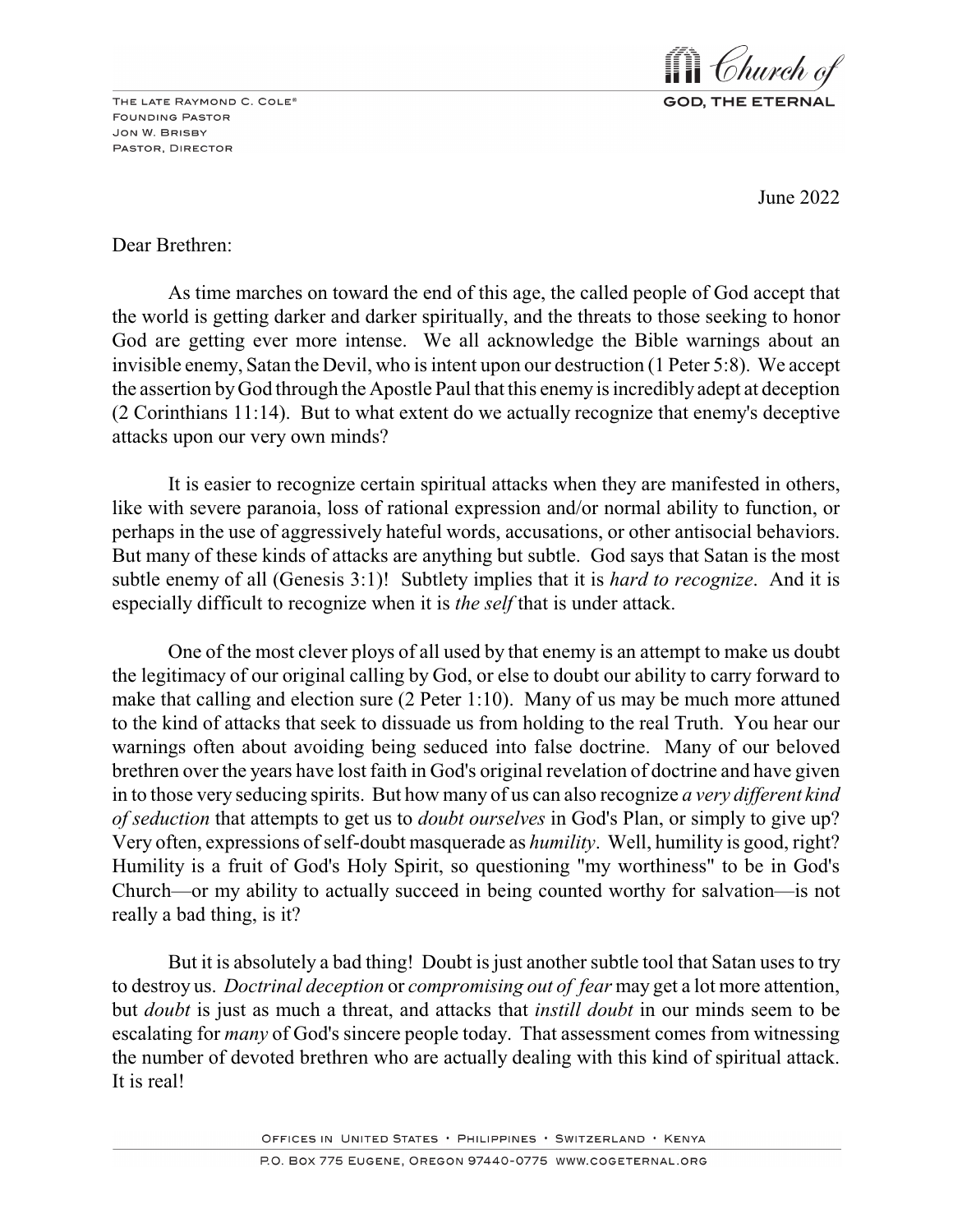A very common manifestation of this *doubt-response* comes from worry that one may have blasphemed the Holy Spirit, according to a particular warning of Jesus Christ. As we celebrate the Feast of Pentecost—the very Holy Day that symbolizes the gift of God's Spirit to His Church—it is very appropriate that we understand the *real work* of that Spirit in our lives, and what it really means to be in danger of quenching that Spirit (1 Thessalonians 5:19).

#### **Blasphemy of the Spirit Is Deadly**

It was Jesus Christ Himself who warned against blasphemy of His Spirit:

Wherefore I say unto you, All manner of sin and blasphemy shall be forgiven unto men: but the blasphemy against the Holy [Spirit] shall not be forgiven unto men (Matthew 12:31).

Mark's account provides even more detail:

Verily I say unto you, All sins shall be forgiven unto the sons of men, and blasphemies wherewith soever they shall blaspheme: But he that shall blaspheme against the Holy [Spirit] hath never forgiveness, but is in danger of eternal damnation (Mark 3:28–29).

The question is, what does this actually involve, and what action might any one of us take that would cause us to fall into this category? Have any of us already perhaps blasphemed the Holy Spirit and thereby eliminated ourselves from eligibility to be in God's Kingdom? Is it possible that some of us are just kidding ourselves, thinking that we still have a chance when in reality God has already cut us off completely because of some previous misspoken word?

The simple answer that applies to every single one of you is an emphatic, "No!" If you are reading this *Letter*, you *in no way* have taken any past action or uttered any word that makes your future salvation impossible. Your enemy would love for you to conclude otherwise and to simply choose to give up now, but *a true understanding* of this blasphemy of God's Spirit is open and available to you, and *you need to comprehend it*.

Whatever Jesus Christ considers to be blasphemy against the Holy Spirit, it is synonymous with the unpardonable sin, because Jesus said that anyone who commits this particular sin will never be forgiven and is subject to eternal damnation. Unless we are forgiven, we have no hope of being born into God's eternal Family. Therefore, this kind of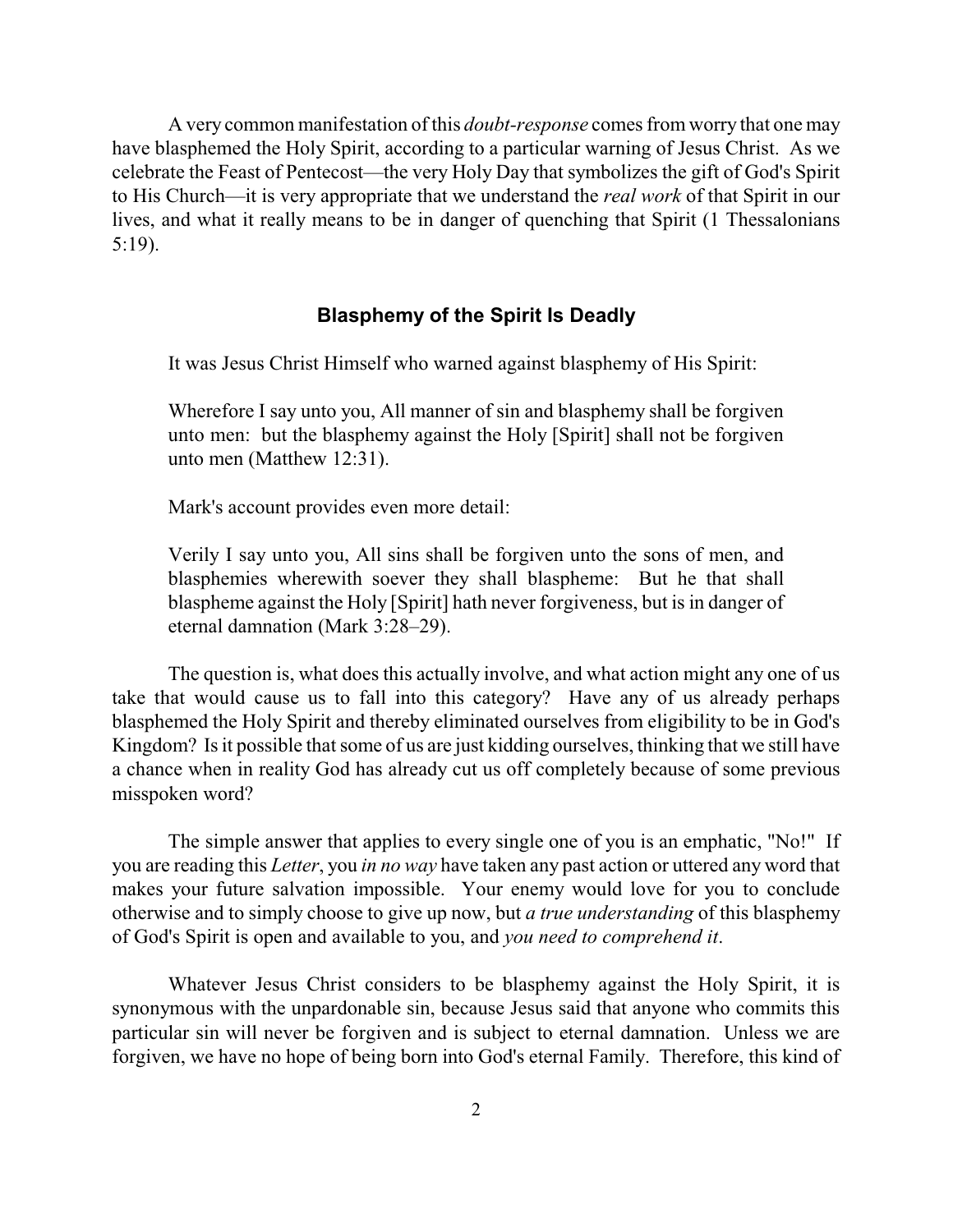blasphemy is absolutely deadly, and we need to understand what is required truly to avoid falling into this category.

The word translated as *blasphemy* in the English comes from the Greek word that means *vilification*, *evil speaking*, or *railing*. But that still does not clarify what *vilifying the Holy Spirit* actually entails.

# **Beware Occult Superstition**

The first thing that many do when they read Matthew 12:31 (and Mark 3:28–29) is to interpret according to a false—pagan—ideology about an unpardonable sin. The superstitious religions of primitive human beings put great stock in the utterance of "magic words" to conjure up powers from the spirit world. They believe that there are words and combinations of words—mantras or chants—that when repeated in a precise way will awaken spirit powers to do their bidding. This is exactly the kind of *occultic dalliance* that God commands His people to avoid at all cost:

And when they shall say unto you, Seek unto them that have *familiar spirits*, and unto wizards that peep, *and that mutter*: should not a people seek unto their God? for the living to the dead? To the law and to the testimony: if they speak not according to this word, it is because there is no light in them (Isaiah 8:19–20) [emphasis mine throughout].

Yes, they "mutter" according to some mystical formula to try to harness invisible powers. Notice that this whole occultic endeavor involves *familiar spirits*. Yes, there is a spirit involved alright, but it is not God's Spirit! The spirits that they are cozying up to are none other than *demon spirits*. This use of mantras and muttering—employing selected words of power—is their means of soliciting demons to help them to either attain a blessing or else to pronounce a curse upon an enemy. But what does that have to do with blasphemy of God's Spirit?

Many do not realize that when they attribute to God the idea of uttering specific words or phrases that carry power *in and of themselves* to call down permanent curses, they are actually ascribing to God and to Jesus Christ this false, occultic superstition! God never works that way! There is no such thing as a "power word" that can be uttered by a human being to unleash a spiritual result, either good or bad. And that includes the idea that any of us might happen to say the wrong thing at the wrong time and wind up *zapping ourselves out of an eternal reward*. That whole notion is ungodly! It is simply another aspect of Satan's deception. Do not fall for it!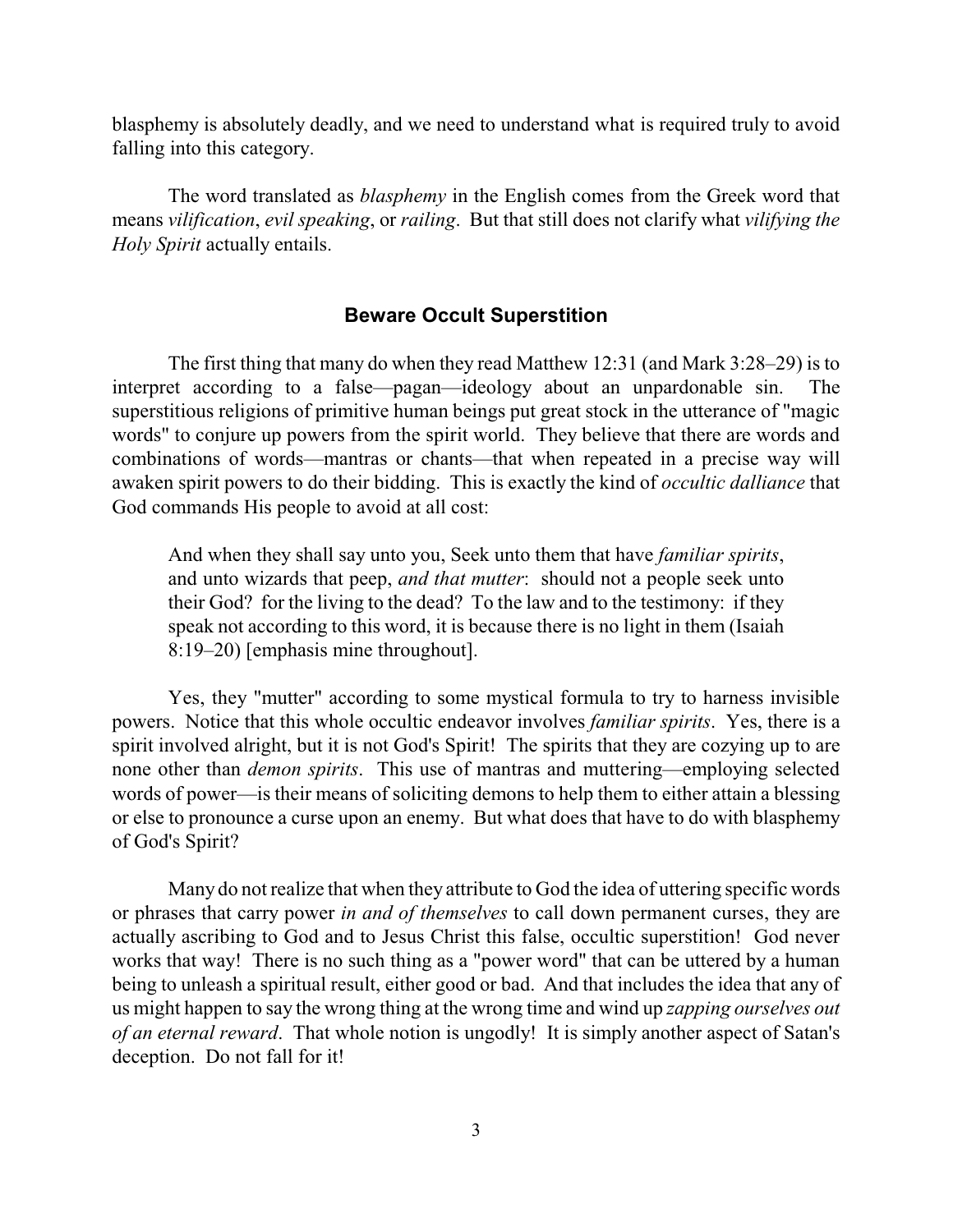# **What About Willful Sin?**

But what about Hebrews 10:26?

For if we *sin wilfully* after that we have received the knowledge of the truth, there remaineth no more sacrifice for sins, But a certain fearful looking for of judgment and fiery indignation, which shall devour the adversaries (Hebrews 10:26–27).

Does this not mean that if I know what God requires of me, but I give in to temptation and sin anyway, I am doomed, having committed an unpardonable sin? Is that not a *willful sin*?

The answer, once again, is an emphatic, "No!" The entire premise of such an interpretation is that God is evaluating us like an unscrupulous lawyer, seeking any justification legally to snatch salvation away from us. That very presumption is likewise part of our enemy's *subtle insinuation* to instill doubt in ourselves and about our futures. The unspoken assumption is that God is a hard, unloving taskmaster, not really wanting us in His eternal Kingdom, and therefore nitpicking our failings to find a way to "keep us out." But that is a lie! God is not playing a "Gotcha!" game with us.

Our Creator God made each one of us in His very image, and for the purpose of offering to us eternal life in His glorious Family. He truly wants us to be there! That is why He writes the names of His called children into His Book of Life prospectively (Revelation 3:5). This loving Heavenly Father is ever willing to forgive the sins of His children:

The LORD is merciful and gracious, slow to anger, and plenteous in mercy. He will not always chide: neither will he keep his anger for ever. He hath not dealt with us after our sins; nor rewarded us according to our iniquities. For *as the heaven is high above the earth, so great is his mercy toward them that fear him*. As far as the east is from the west, so far hath he removed our transgressions from us. Like as a father pitieth his children, so the LORD pitieth them that fear him. For he knoweth our frame; he remembereth that we are dust (Psalm 103:8–14).

The Lord is not slack concerning his promise, as some men count slackness; but is longsuffering to us-ward, *not willing that any should perish, but that all should come to repentance* (2 Peter 3:9).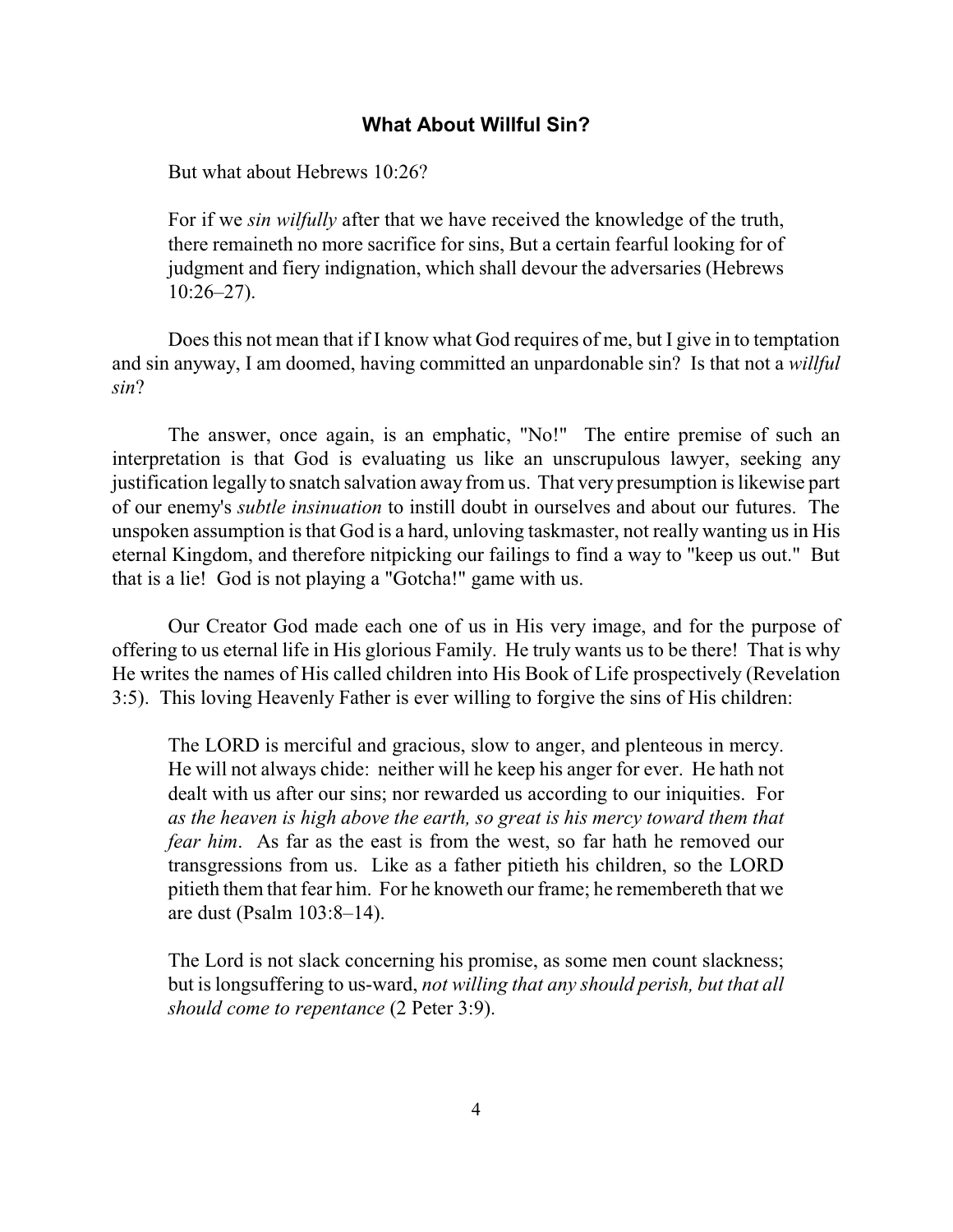These statements about the character and purposes of God are true. And being true, it is absolutely contradictory to believe that He has set up a "Gotcha program" with special traps along the way which can end our hope by some specific vile action of the flesh.

Have you taken God's name in vain? Have you been guilty of idolatry? Have you lied or committed adultery? Have you committed unspeakable acts of disrespect toward God, even after coming to know that His Commandments are holy? So have we all! We are all guilty of showing "hatred" to God in some way by violating His Law, even though we knew better. Violation of any one of His Laws makes us guilty of all (James 2:10). And if that means that we have committed the unpardonable sin already, then God's assurance of being *ever willing to forgive* is a lie. Will you call God a liar? He is not a liar. But even if you have thought in the past that He is a liar, *He will even forgive that*, if you are willing to admit the truth now and turn around and begin to walk in the right direction. God is not looking for an excuse to keep you out of His Kingdom, but is offering *every advantage* so that you can be there. If you doubt that this is true, *it is the doubt that is your true enemy*!

### **What Does It Actually Mean?**

Rather than to jump to a wrong conclusion about Christ's description of an unpardonable sin, the basis of our understanding must involve *the context of Christ's words*. When speaking about this kind of blasphemy that will never be forgiven, what is the proper context?

Well, who was contending with Jesus at the very time of His pronouncement about an unpardonable sin? What were they actually doing that prompted Christ's assertion about blasphemy? Here is the entire passage:

Then was brought unto him one possessed with a devil, blind, and dumb: and he healed him, insomuch that the blind and dumb both spake and saw. And all the people were amazed, and said, Is not this the son of David? But when the Pharisees heard it, they said, This fellow doth not cast out devils, but by Beelzebub the prince of the devils. And Jesus knew their thoughts, and said unto them, Every kingdom divided against itself is brought to desolation; and every city or house divided against itself shall not stand: And if Satan cast out Satan, he is divided against himself; how shall then his kingdom stand? And if I by Beelzebub cast out devils, by whom do your children cast them out? therefore they shall be your judges. But if I cast out devils by the Spirit of God, then the kingdom of God is come unto you. Or else how can one enter into a strong man's house, and spoil his goods, except he first bind the strong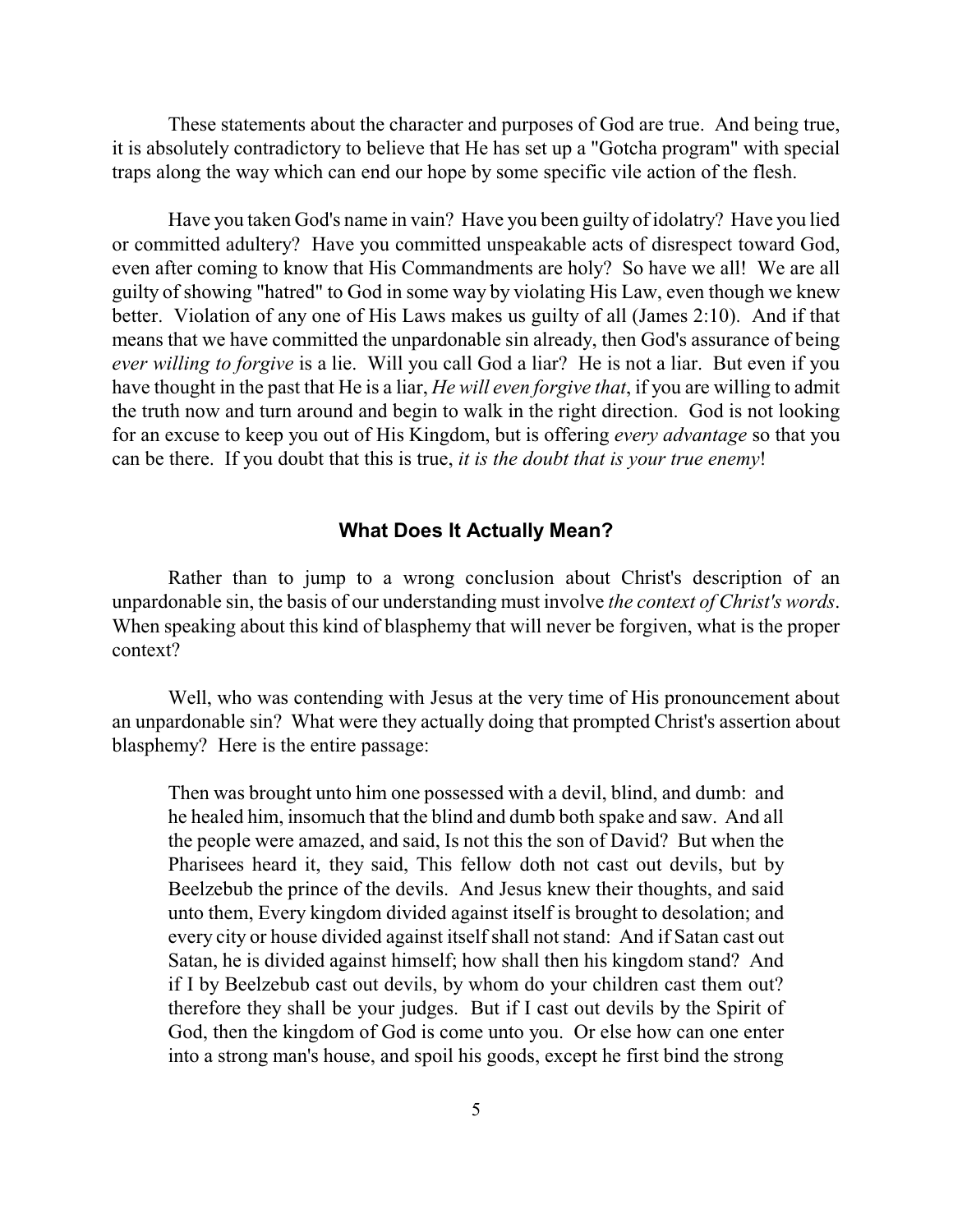man? and then he will spoil his house. He that is not with me is against me; and he that gathereth not with me scattereth abroad. Wherefore Isay unto you, All manner of sin and blasphemy shall be forgiven unto men: but the blasphemy against the Holy [Spirit] shall not be forgiven unto men. And whosoever speaketh a word against the Son of man, it shall be forgiven him: but whosoever speaketh against the Holy [Spirit], it shall not be forgiven him, neither in this world, neither in the world to come. Either make the tree good, and his fruit good; or else make the tree corrupt, and his fruit corrupt: for the tree is known by his fruit (Matthew 12:22–33).

Now then, what were these Pharisees actually saying that prompted Christ to warn them about committing blasphemy of the Holy Spirit? It was not a single word or combination of words uttered that was at issue. They were accusing Christ of performing miracles through the power of Satan! It started with Christ healing a man who had been demon possessed. An incredible miracle had been performed to free this tormented soul from the clutches of a demon. Yet the Pharisees—rather than to acknowledge that it was *God and His power* that had performed the miracle—*attributed the Work of God to Satan the Devil!* This was the act that Christ considered to be so egregious!

# **What Is the Holy Spirit, Really?**

We were always taught in God's true Church that the Holy Spirit is the power through which God performs all of His work. The Holy Spirit is not a "third person" of a "Trinity." That is nonsense. There are only two Beings revealed to us as being God, and that includes God the Father and God the Son, Jesus Christ. The Spirit of God is merely *the power* that these God-Family members wield in performing all of their mighty works (this can be verified in our article, *The Trinity and the Nature of God*). This foundational explanation is vital for understanding the real warning of Jesus Christ about blasphemy of the Spirit.

If the Spirit of God is the power by which God performs His Work, and if Jesus was warning the Pharisees against attributing to Beelzebub the miraculous act of God in healing one who was plagued by a demon spirit, what is the takeaway? The essence of the unpardonable sin is to come to *believe without relenting* that the true work of God is not the work of God at all! It is an adamant denial of God's work. Is this not exactly what took place to prompt Christ's warning? Christ performed a miracle through the Holy Spirit. The Pharisees said it was not God, but Satan, who performed that miracle. Christ warned against blasphemy of the Holy Spirit. That is because the most egregious act of disrespect that anyone can ever commit is to take one of God's great acts (miracles) and besmirch that Work by attributing it to the enemy.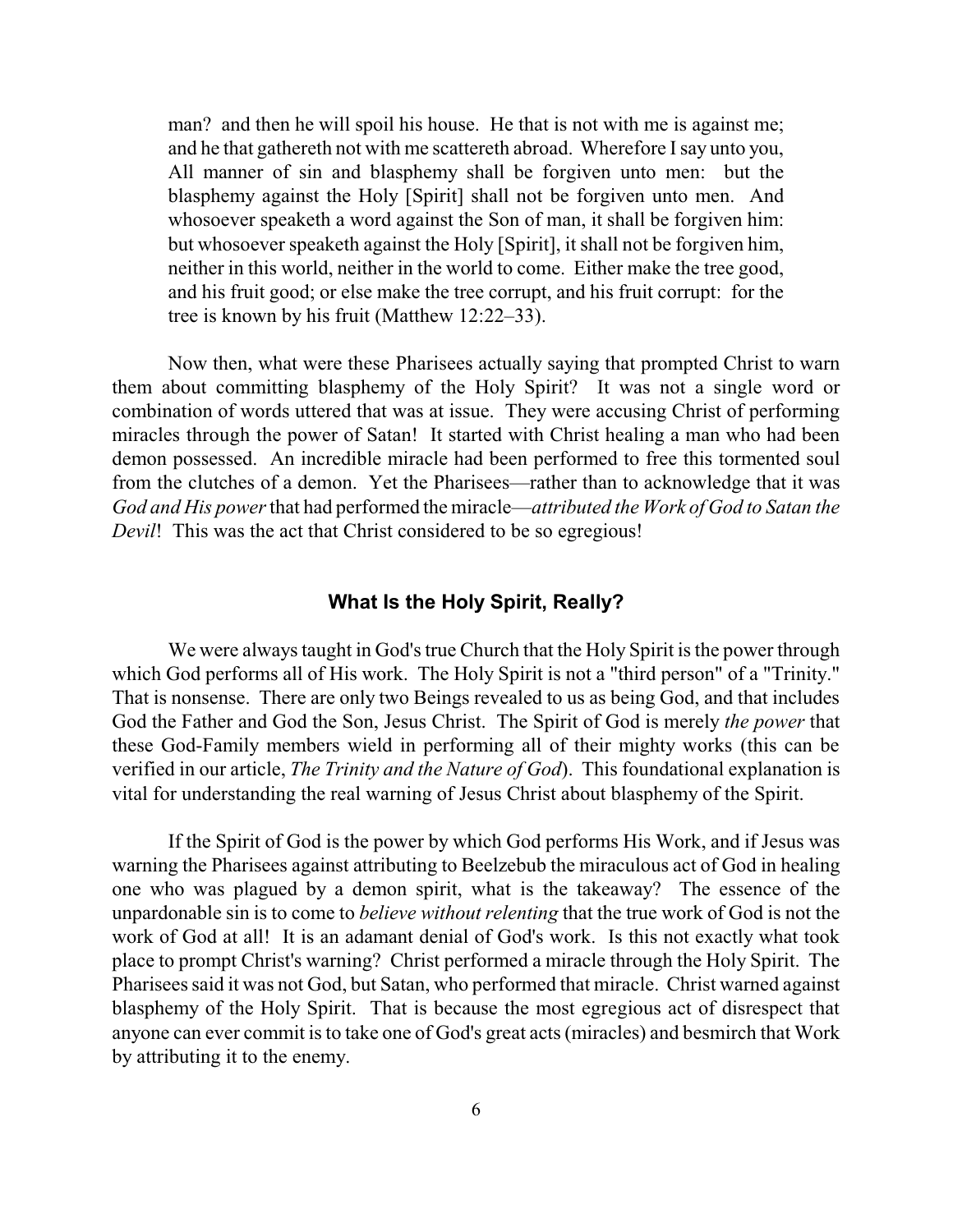# **The Real Work of the Spirit**

Is God's Spirit only used for performing great outward miracles in the sight of men, like the casting out of demons? Hardly. It is far more expansive than that. Notice the number of Bible texts that define a very key attribute of God's Spirit:

And I will pray the Father, and he shall give you another Comforter, that [it] may abide with you for ever; Even *the Spirit of truth*; whom the world cannot receive, because it seeth him not, neither knoweth him: but ye know him; for he dwelleth with you, and shall be in you (John 14:16–17).

Howbeit when [it], *the Spirit of truth*, is come, [it] will guide you into all truth: for [it] shall not speak of [it]self; but whatsoever [it] shall hear, that shall [it] speak: and [it] will show you things to come (John 16:13).

Jesus called the Holy Spirit the *Spirit of Truth*! It was this very Spirit that was given as *an indwelling power* for the very first time to members of God's Church on Pentecost, when the faithful were assembled in the right place and at the right time (Acts 2:1–4). The Work of God in the minds of men through His Spirit is the work that provides the opportunity for real salvation. That work operates to facilitate the miracle oftrue conversion. And that conversion in us transpires when we embrace that *Spirit of Truth* and make it operational in our lives.

That we should be to the praise of his glory, who first trusted in Christ [the firstfruits]. In whom ye also trusted, after that ye heard *the word of truth*, the gospel of your salvation: in whom also after that ye believed, ye were sealed with that *holy Spirit of promise*, Which is the earnest of our inheritance until the redemption of the purchased possession, unto the praise of his glory (Ephesians 1:12–14).

To have been sealed—sanctified—of that Spirit, we had to have believed *the Truth*:

But we are bound to give thanks alway to God for you, brethren beloved of the Lord, because God hath from the beginning chosen you to salvation through *sanctification of the Spirit and belief of the truth (2 Thessalonians 2:13).* 

There is no way to separate the concepts of sanctification of God's Holy Spirit and belief of the revealed Truth! That is because it is a Spirit of Truth. Anyone who is being led by God's Holy Spirit will show—to one degree or another—evidence of a regard for the Truth.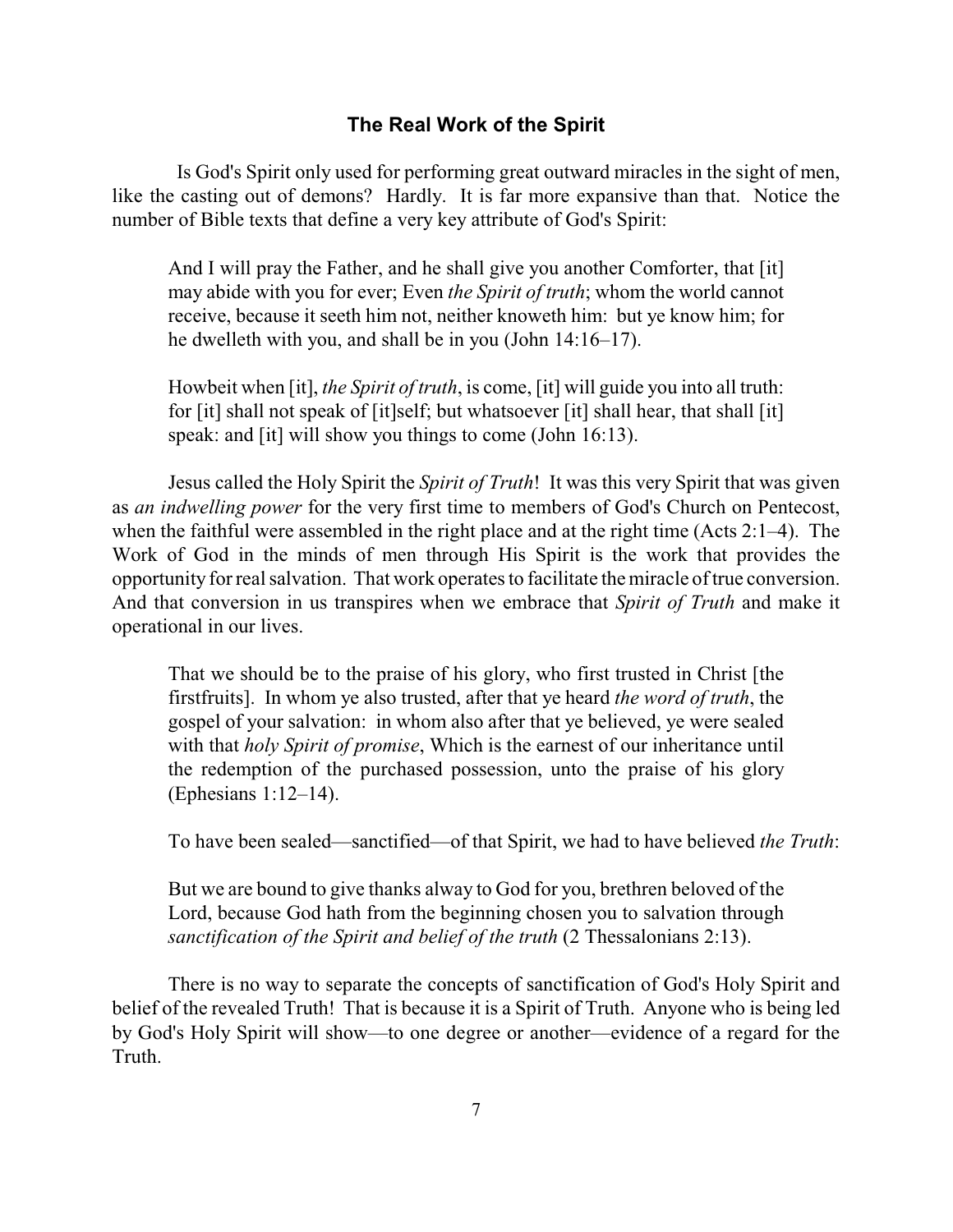The world rejects as preposterous the idea of absolute truth and mocks anyone who purports to possess it. But when the Holy Spirit takes root as a indwelling element within the human mind—and when it is real, and not a counterfeit—then a regard for Truth is a guaranteed byproduct. The Holy Spirit of God and the concept of Truth cannot be separated!

The miraculous work of God's Spirit in you provides the means to distinguish between God's inspired Truth and the many falsehoods being generated by that subtle enemy:

Verily, verily, I say unto you, He that entereth not by the door into the sheepfold, but climbeth up some other way, the same is a thief and a robber. But he that entereth in by the door is the shepherd of the sheep. To him the porter openeth; and the sheep hear his voice: and he calleth his own sheep by name, and leadeth them out. And when he putteth forth his own sheep, he goeth before them, and the sheep follow him: for *they know his voice*. And a stranger will they not follow, but will flee from him: for *they know not the voice of strangers* (John 10:1–5).

If you are one of the few legitimately called out of this world by God today—part of the firstfruits Work here on earth—then you have been given the means to recognize the True Shepherd, a miracle that has not yet been offered to the world in general (those who will be part of His later and larger harvest Work). That miracle of recognizing the voice of Jesus Christ—as opposed to every other imposter in this world today—is made possible by the work of *the Spirit of Truth* within you. That Spirit gives you the power to discern God's Spirit from Satan's spirit:

Hereby know ye the Spirit of God: Every spirit that confesseth that Jesus Christ is come in the flesh [here now doing a Work through men] is of God: And every spirit that confesseth not that Jesus Christ is come in the flesh is not of God: and this is that spirit of antichrist, whereof ye have heard that it should come; and even now already is it in the world. Ye are of God, little children, and have overcome them: because greater is he that is in you, than he that is in the world. They are of the world: therefore speak they of the world, and the world heareth them. We are of God: he that knoweth God heareth us; he that is not of God heareth not us. *Hereby know we the spirit of truth, and the spirit of error* (1 John 4:2–6).

Using God's Spirit to recognize *the spirit of antichrist* and to avoid its deceptive trap is the very same power used to recognize the true Work of God and to refuse to attribute that holy Work to Satan the Devil!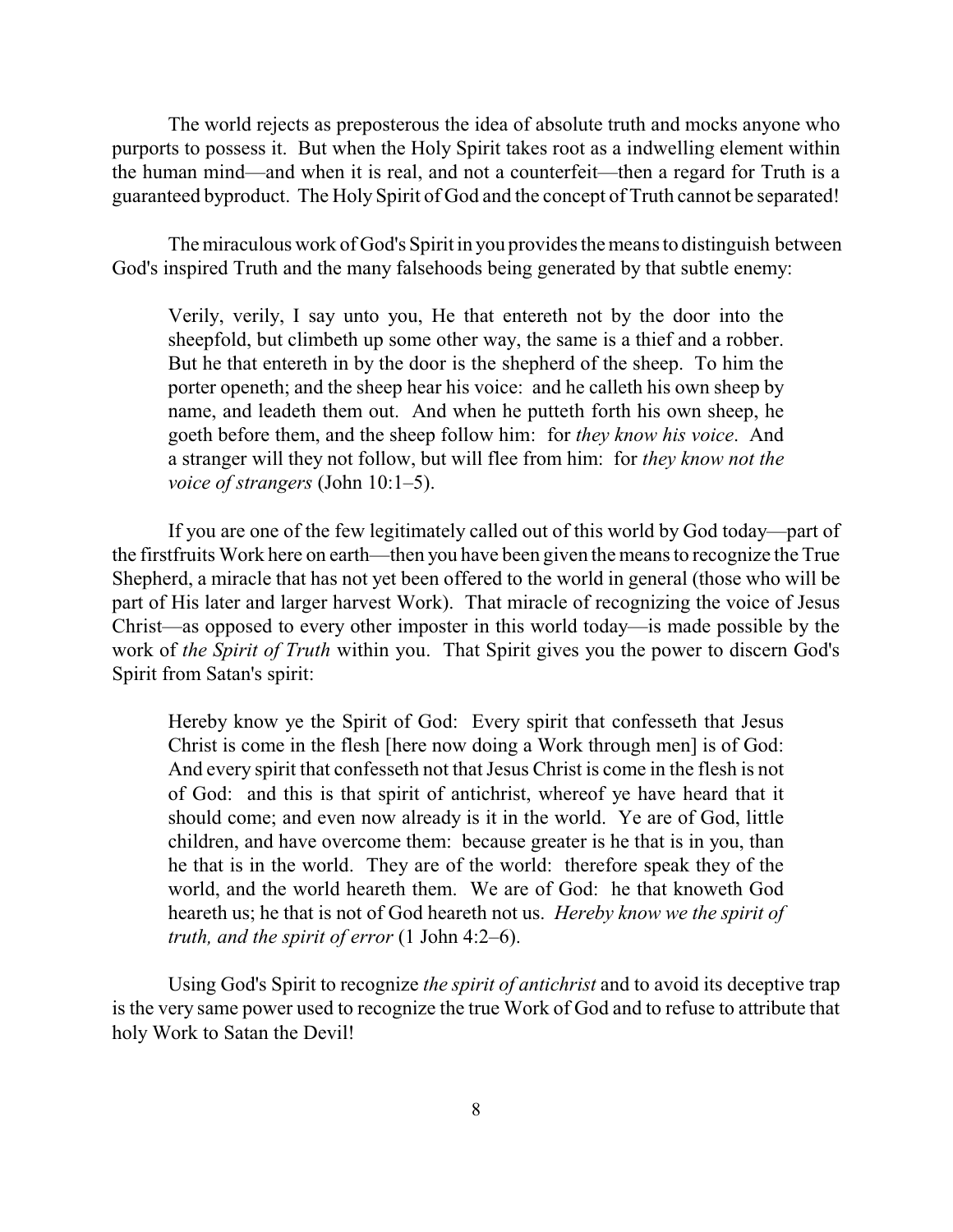#### **The Real Essence of Unpardonable Blasphemy**

Had the Pharisees been able to discern the true operation of the HolySpirit, they never would have consigned Christ's miracles to Beelzebub. But they either did not have the means *or the willingness*to admit that God was actually working in their midst. They had too much to lose. They therefore slandered God's Work—vilified, spoke evil of, railed against—the ministry of Jesus Christ. What made them guilty of blasphemy was not a single outburst of disrespectful utterance, but the embrace of *a conscious campaign* to deny the work of the true God in their midst and to seek to besmirch and to denigrate the messenger sent by the Father. This is the kind of sin that will lead to eternal damnation.

But even if one has blasphemed in this very way in the past, *that too can be forgiven if the sin is acknowledged and real forgiveness is sought*. The example of Saul—who became Paul—is the very best example of all. Saul became the absolute enemy of Jesus Christ and His Work:

I verily thought with myself, that I ought to do many things contrary to the name of Jesus of Nazareth. Which thing I also did in Jerusalem: and many of the saints did I shut up in prison, having received authority from the chief priests; and when they were put to death, I gave my voice against them. And I punished them oft in every synagogue, and compelled them to blaspheme; and being exceedingly mad against them, I persecuted them even unto strange cities (Acts 26:9–11).

What Saul did absolutely was blasphemy against the Holy Spirit—God's holy Work. Nevertheless, Paul repented, and God offered redemption to him. At the end of his life, he had every expectation of being in God's Kingdom:

I have fought a good fight, I have finished my course, I have kept the faith: Henceforth there is laid up for me a crown of righteousness, which the Lord, the righteous judge, shall give me at that day: and not to me only, but unto all them also that love his appearing (2 Timothy 4:7–8).

Some might say, "But wait, Saul was God's enemy only before he was called. Once called by God, he responded well. He did not blaspheme after his call." That is true, but there is no blasphemy, even after our calling, that will not be forgiven by God if we are sincere. Jesus Christ said so!

But what think ye? A certain man had two sons; and he came to the first, and said, *Son, go work to day in my vineyard. He answered and said, I will not*: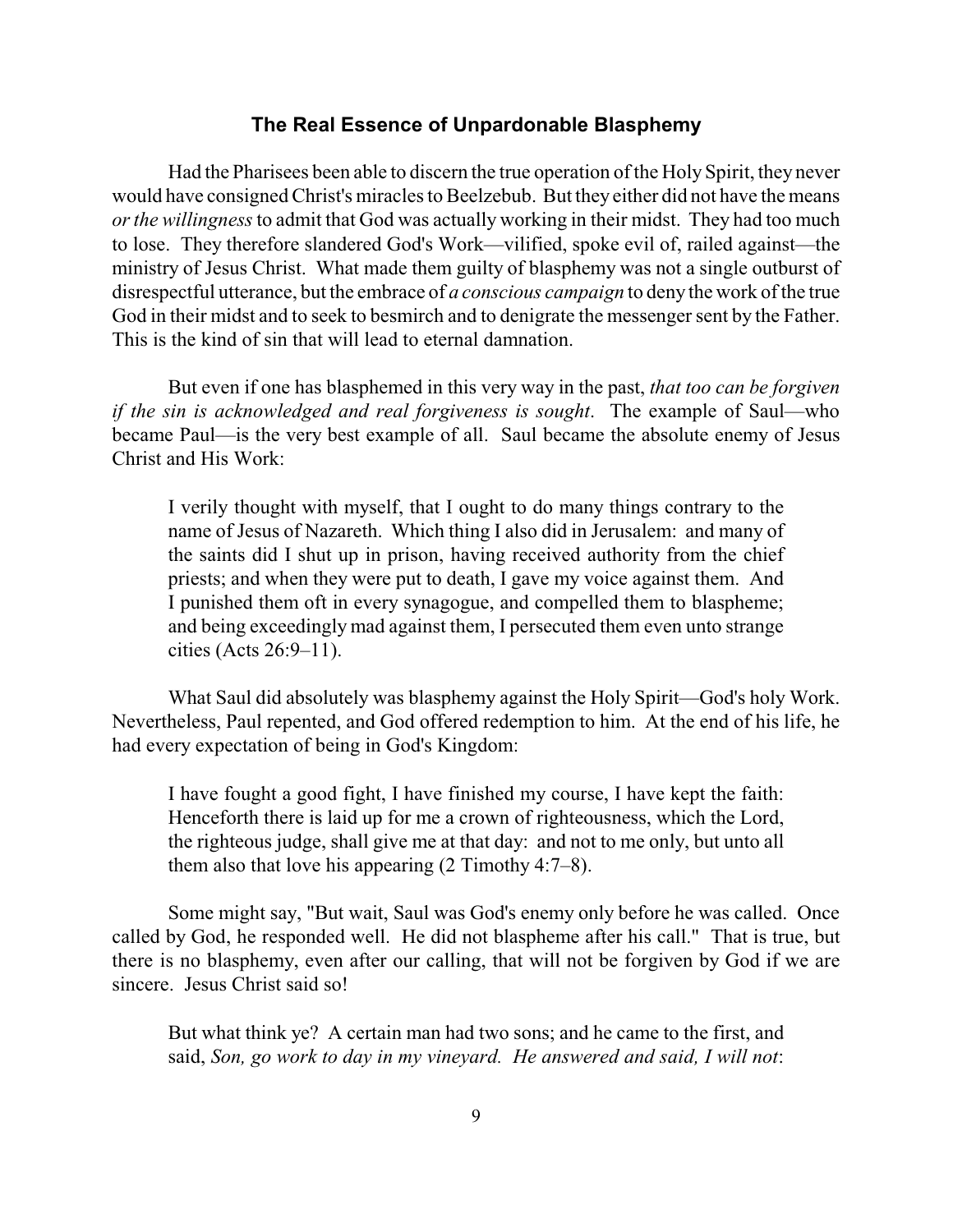but afterward he repented, and went. And he came to the second, and said likewise. And he answered and said, I go, sir: and went not. Whether of them twain did the will of his father? They say unto him, The first. Jesus saith unto them, Verily I say unto you, That the publicans and the harlots go into the kingdom of God before you (Matthew 21:28–31).

The first son in this parable was called by God, but *defiantly rebelled*! One who rebels like that and *refuses to relent* will absolutely be guilty of an unpardonable sin, because forgiveness is offered only to those who seek it sincerely. If he had gone to his grave in that same defiant state, he would have had no reward. But this rebellious son did repent! He turned around and did fulfill God's commission for him. And Jesus showed by that example that He is *ever willing to forgive*, even the one *who knows better* when he rebels. It is all about repentance.

If even the worst enemy of Christ and His Work can be forgiven, what then makes any sin that we might commit truly unpardonable?

According to the perfect plan that God has laid out upon this earth for mankind, *the only sin that will never be forgiven is the one that we refuse to acknowledge and the one for which we refuse to repent*! Therefore, there is no sin that cannot be and will not be forgiven, if we truly repent. Likewise, there is no sin that cannot become an unpardonable one to us *if we refuse to admit it and to change*.

This simple understanding helps to confirm how God's thinking is so different from the deceived peoples of this world. They tend to look for *singular acts* to either bless or to condemn forever. But God is seeking the development of *true, righteous character* in His children. Even if it takes a lot of "hard knocks" to learn the lesson, if we will finally overcome our rebellion and actually do that spiritual work of overcoming, God will surely honor it.

# **Those in the Greatest Danger**

Who then is in the greatest danger of committing this unpardonable sin—the sin that Christ said equates to blasphemy of the Holy Spirit? It is the one who is called by God to be part of His firstfruits harvest—pictured by the true Pentecost—but who is refusing to accept the Truth revealed in our very day by *this same Jesus Christ*. Christ confirmed that He did indeed do a Work in our day—these last days: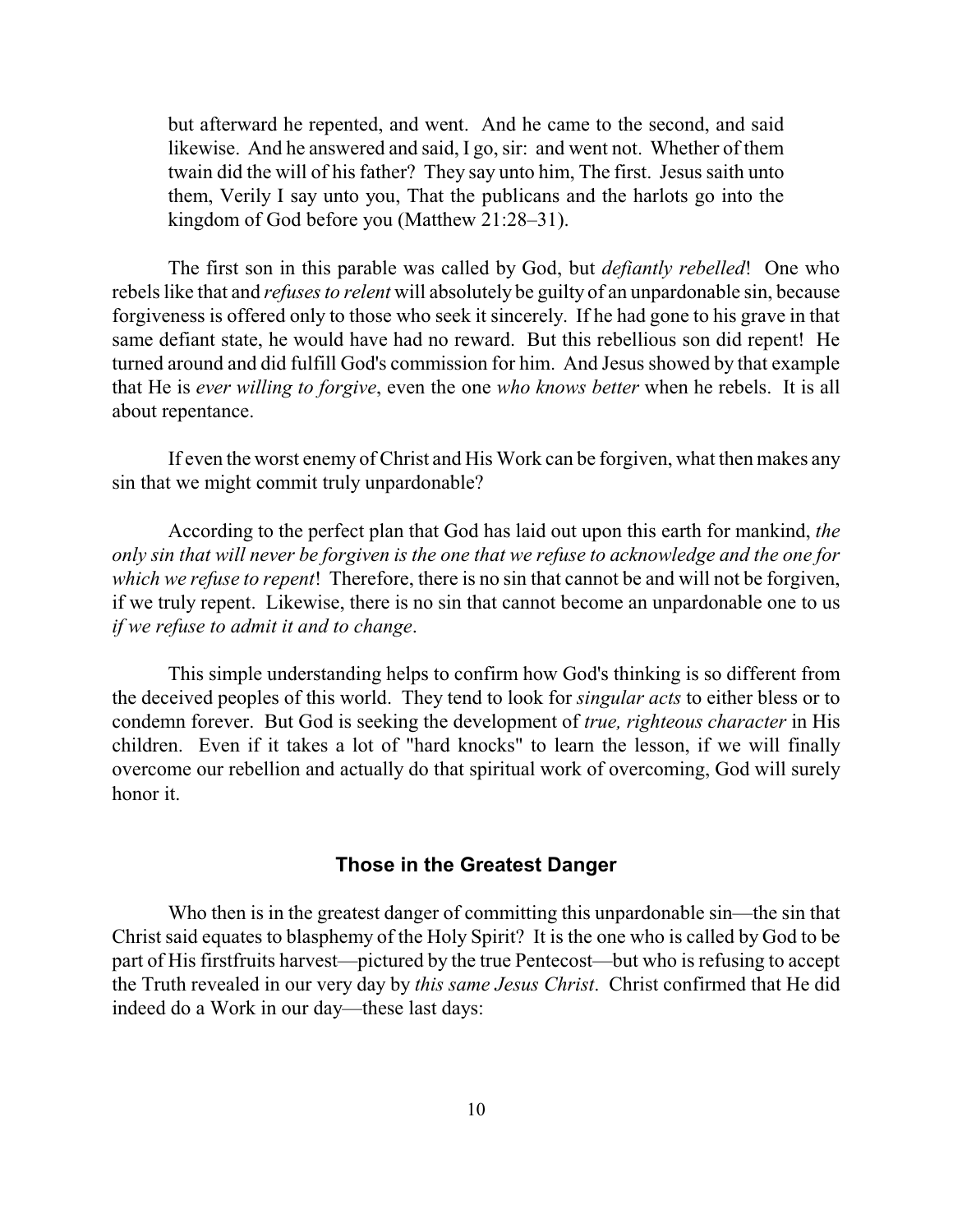Beware therefore, lest that come upon you, which is spoken of in the prophets; Behold, *ye despisers*, and wonder, *and perish*: *for I work a work in your days*, a work which ye shall in no wise believe, though a man declare it unto you (Acts 13:40–41).

Christ said by this that His divine Work is present someplace right now. But many of His called children are claiming otherwise. Because of the misbehavior of many Church of God ministers of the past, they have become jaded and resentful against any organized group today. They believe that they can worship God just fine on their own. But Jesus Christ said otherwise:

Jesus answered them, and said, My doctrine is not mine, but his that sent me. If any man will do his will, *he shall know of the doctrine*, whether it be of God, or whether I speak of myself. He that speaketh of himself seeketh his own glory: but *he that seeketh his glory that sent him, the same is true*, and no unrighteousness is in him (John 7:16–18).

Two facts are critical from this statement: First, the doctrine is everything. And secondly, recognizing the voice of God through chosen instruments *who are sent* is paramount. Christ promised that He would indeed preach that true doctrine through human instruments in our day:

How then shall they call on him in whom they have not believed? and how shall they believe in him of whom they have not heard? and *how shall they hear without a preacher*? And *how shall they preach, except they be sent*? as it is written, How beautiful are the feet of them that preach the gospel of peace, and bring glad tidings of good things! (Romans 10:14–15)

Yet many of God's truly called children today are kicking against this very fact. They have vowed to trust no man to teach them the Truth of God. They will get it all by themselves through their personal prayer and study alone. But that very philosophy is an absolute denial of the Work of God being done today through the Spirit of Truth. They do not realize it, but it is exactly the same thing that the Pharisees were doing when denying that Christ's healing miracles came from God. It is a vilification, an evil speaking, a railing, and yes, a blasphemy against the Holy Spirit. Because if Christ is truly working through a human ministry *someplace upon this earth*, and if some of His called children are refusing to acknowledge that Spirit of Truth in action, then they are not just rejecting "a man," but they are rejecting the very work of God's Spirit by Jesus Christ Himself: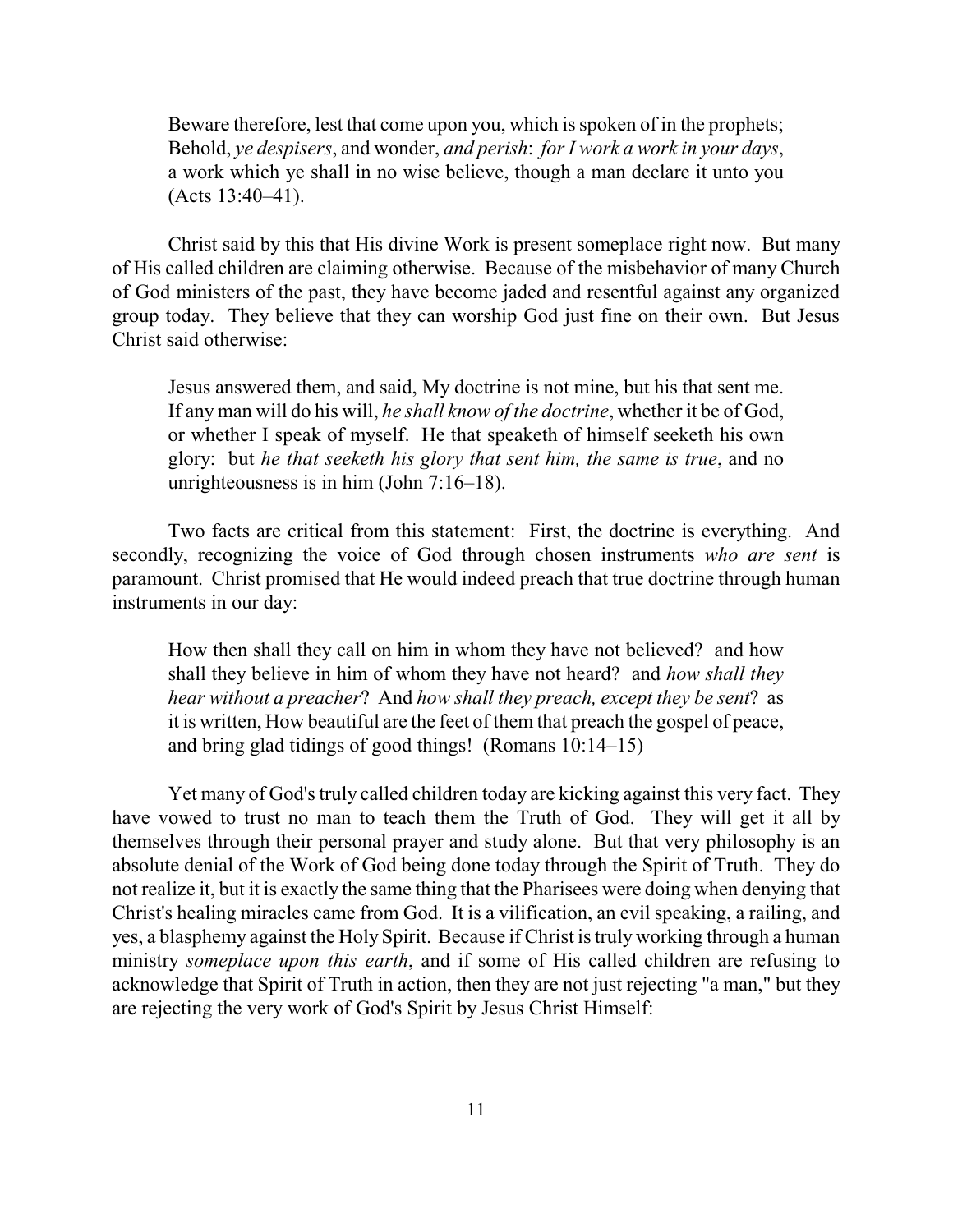Remember the word that I said unto you, The servant is not greater than his lord. If they have persecuted me, they will also persecute you; if they have kept my saying, they will keep yours also. But all these things will they do unto you for my name's sake, because they know not him that sent me. If I had not come and spoken unto them, they had not had sin: but now they have no cloak for their sin. He that hateth me hateth my Father also. If I had not done among them the works which none other man did, they had not had sin: but now have they both seen and hated both me and my Father. But this cometh to pass, that the word might be fulfilled that is written in their law, They hated me without a cause. But when the Comforter is come, whom I will send unto you from the Father, even the Spirit of truth, which proceedeth from the Father, [it] shall testify of me: And ye also shall bear witness, because ye have been with me from the beginning (John 15:20–27).

This was not just a prophecy that applied to the original Twelve Apostles, but a promise from Jesus Christ that His Work would be carried out in the very same manner in the last days, just before His Second Coming:

Go ye therefore, and teach all nations, baptizing them in the name of the Father, and of the Son, and of the Holy [Spirit]: Teaching them to observe all things *whatsoever I have commanded you*: and, lo, *I am with you alway, even unto the end of the world* [consummation of the age]. Amen (Matthew 28:19–20).

How then can you avoid being guilty of blaspheming the Holy Spirit and committing the unpardonable sin? No matter how much and how aggressively you may have been resisting God's divine Work thus far, it is still not too late. But you need to acknowledge that Christ truly is still working to feed His sheep miraculously through an organized remnant body. He promised that the gates of hell would never prevail against that true Church (Matthew 16:18). So it is here someplace. Wherever it is, it is a work that respects the *original revelation of Truth* given by God in our age *through a chosen servant*. If you are still claiming that Herbert Armstrong was not that servant—and you have every reason to know better—you are in danger. If you are acknowledging the legitimate origin of that true Church but are still chafing today at the requirement to "become part of" a remnant fellowship—because you refuse to be taught "by any man"—you are likewise treading on very dangerous ground. But if you are willing to fight against that enemy spirit which is seeking to keep you divided from the Body of Christ, and if you will humble yourself and hear the True Shepherd, even though it is coming through the foolishness of preaching (1 Corinthians 1:21), then you can escape the road that leads to death—eternal damnation. All it takes is an acknowledgment, and then a sincere walk in the correct direction. He will hear you, and He will lead you by His Spirit to bear real spiritual fruit.